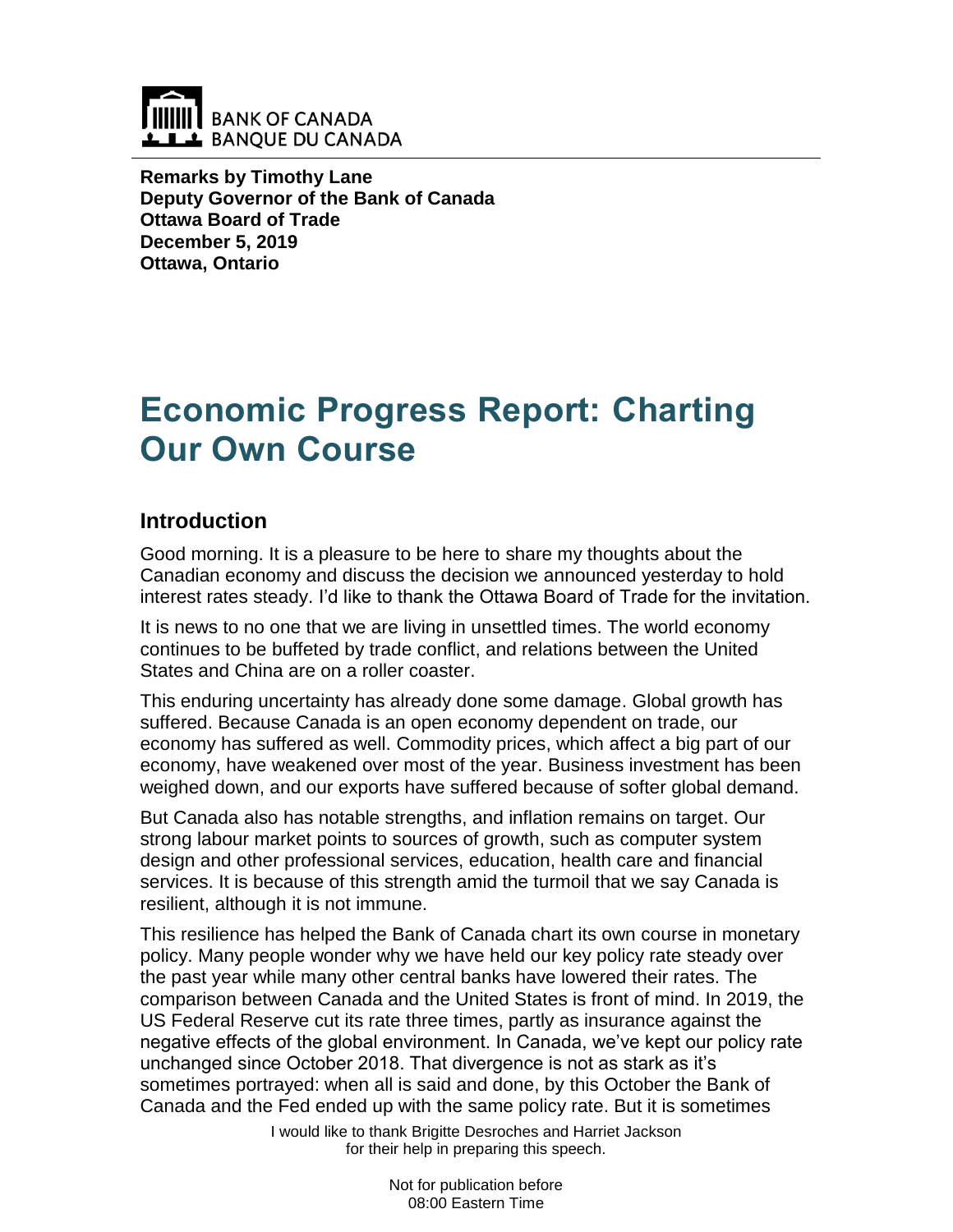believed we must do whatever the Fed does because our economy is so closely tied to that of our largest trading partner. With that in mind, I'd like to take this opportunity to explain the path we've taken, not only in terms of yesterday's decision but also more generally.

In my remarks, I will look back on these separate paths that Canada and the United States have followed over the past several years. I will then review the current situation and explain the rationale behind our policy interest rate decision yesterday.

### **Long and winding roads**

It's now been more than a decade since the global financial crisis and the onset of the Great Recession worldwide. That makes this a good time to briefly review this history because it helps us understand where we are now.

Policy interest rates in Canada and the United States have followed distinct tracks over the past 10 years, reflecting different macroeconomic forces.

#### **Chart 1: Policy rates in Canada and the United States have followed different tracks over the past 10 years**



a. Level of the policy rates, daily data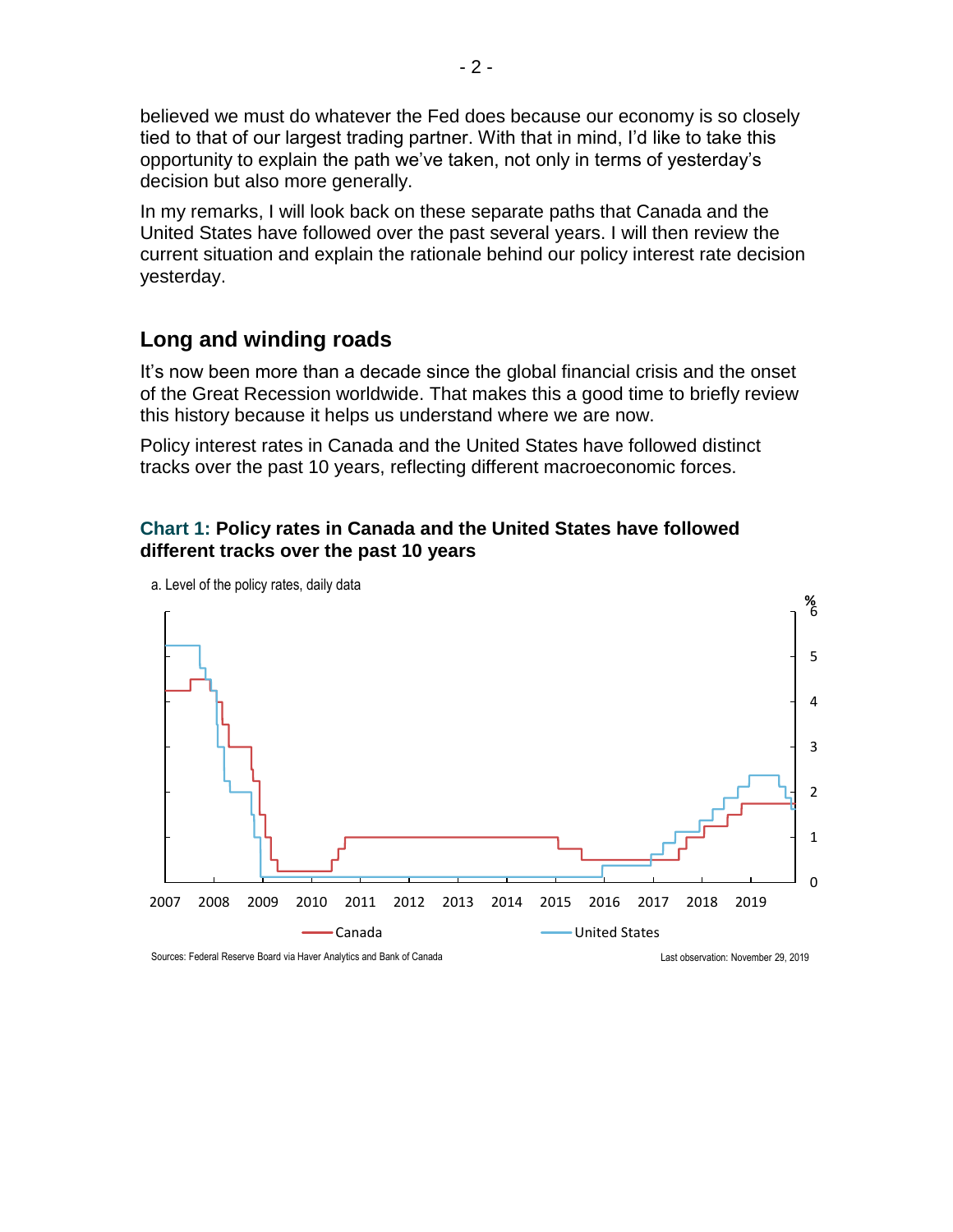

b. Difference between the Canadian and US policy rates, daily data

Notably, the global financial crisis played out differently in the two countries. Going back to 2009, the recessions in Canada and the United States were about equally severe in terms of output loss, but for different reasons. The United States experienced a home-grown financial crisis in which some major financial institutions failed and many others were threatened. Canada's financial system was comparatively sound, but exports and commodity prices collapsed. Both countries responded to their respective shocks by cutting interest rates as far as they thought possible at the time. In addition, the Fed resorted to a large suite of unconventional monetary policies. In Canada, we reinforced the low interest rate using forward guidance—what we called the "conditional commitment" to keep our policy rate at the floor for at least another year unless inflation picked up. But we went no further. In both countries—as in much of the world—fiscal policy gave a major boost to demand during the recession.

After the rate cuts, Canada bounced back quickly. Exports and investment rebounded, in part reflecting higher commodity prices. The United States had a slower recovery. The Bank of Canada raised rates by 75 basis points to 1 percent in 2010. The Fed held rates near zero for more than five years.

Starting in 2010, as the recovery appeared to be underway, most major economies began a course of fiscal consolidation. In Canada, the government took steps to move the federal budget toward balance. The United States implemented a policy of automatic spending cuts triggered by US budget law, known as sequestration. With the benefit of hindsight, those moves toward balanced budgets proved to be premature. The world was in for several more years of lacklustre growth.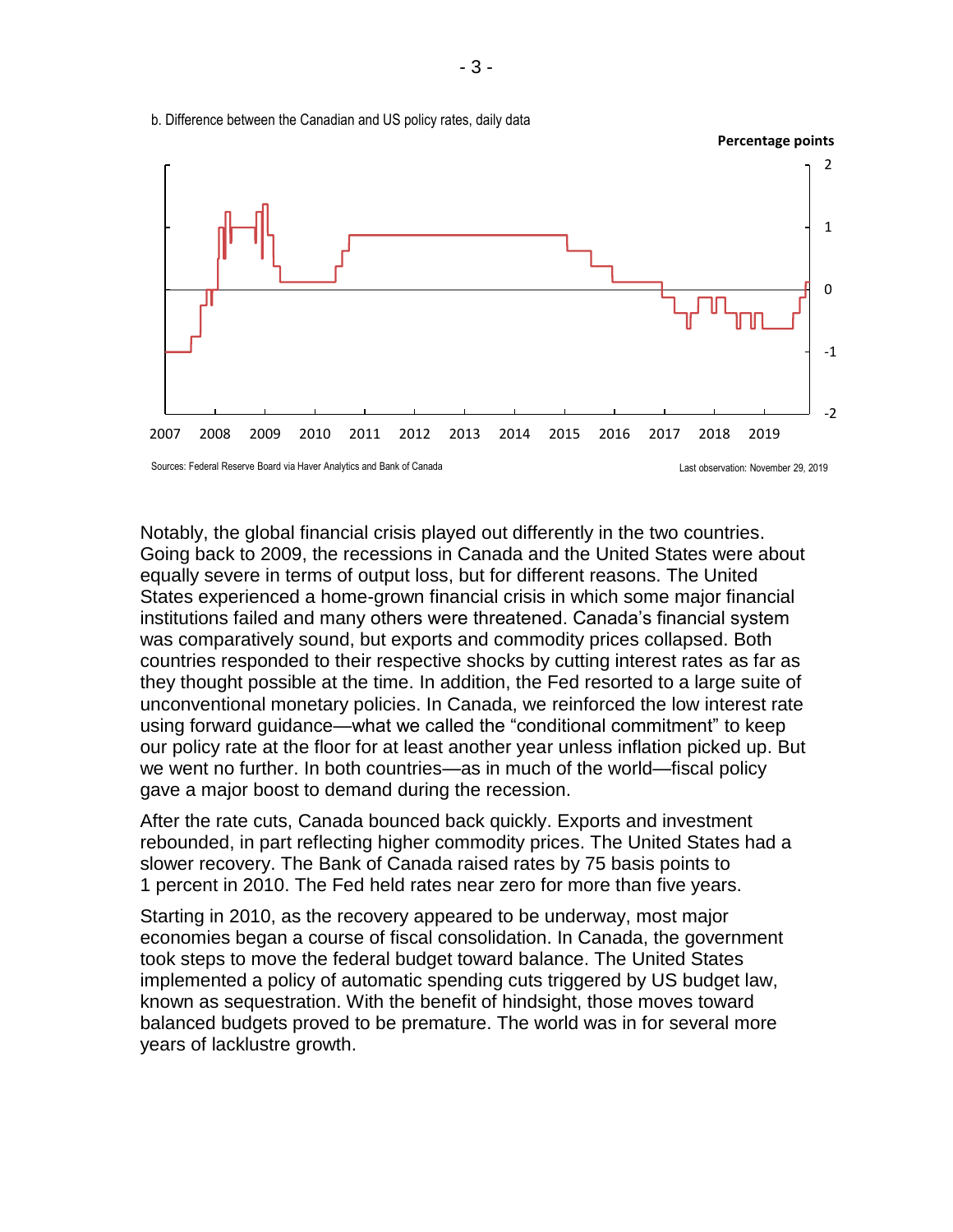#### **Chart 2: The Canadian economy bounced back faster after the Great Recession**



Real GDP, index: 2009Q2 = 100, quarterly data

Competitiveness challenges facing Canadian exports also dampened business investment in the non-energy sector. As Canada's economy continued to fall short of its potential, the Bank of Canada kept the policy rate at 1 percent. Meanwhile, the US economy turned around, and in 2013 the Fed hinted at tapering its purchase of financial assets.

Between 2014 and 2016, Canada had a major setback with the collapse in the prices of oil and other commodities. We had a technical recession—two consecutive quarters of negative growth—in 2015. The Bank of Canada cushioned the blow by cutting policy rates twice, to 50 basis points. The Canadian dollar depreciated by more than 20 percent against the US dollar. That facilitated the adjustment to lower commodity prices. In addition, the federal government introduced measures, including the Child Tax Benefit, that added fiscal stimulus to the economy. In contrast, as US growth continued, the Fed began to slowly normalize policy rates. Reflecting the more favourable US economic situation, the US dollar appreciated. During this period, inflation ran below target in both countries.

During 2017–18, economies worldwide expanded largely in sync. A major fiscal boost in the United States pushed that economy above potential. Canada's economy reached close to potential, and our core inflation measures reached target and stayed there.

This expansion allowed both the Bank of Canada and the Fed to raise rates toward what is viewed as a neutral range. Still, Canada remained slightly behind on the rate normalization, given the earlier setbacks to the economy.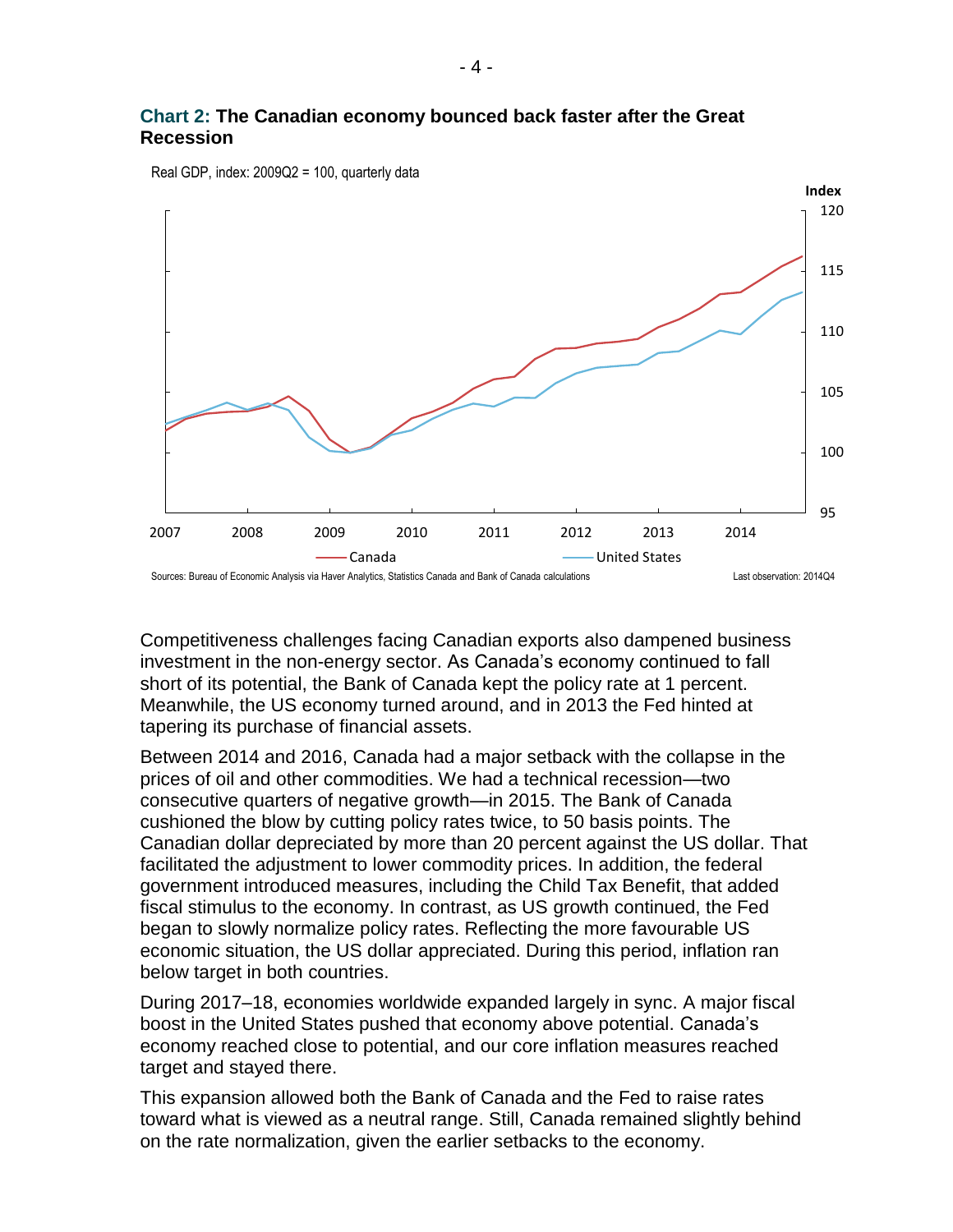At this point, it is useful to note another major difference between the two economies. The US housing bubble had burst in 2007–08, but Canada's housing market and mortgage debt continued to build in the decade after the global financial crisis. Canadians borrowed heavily, and average house prices rose to levels that were high by any metric. This was at least partly the legacy of low interest rates, in a setting where households had room to borrow and commercial banks remained very well-capitalized. These factors create vulnerabilities that could amplify any negative shock to the economy.

#### **Chart 3: Household debt as a share of income has continued to increase in Canada, in contrast to the United States, where it has fallen**



Index:  $2000Q1 = 100$ , quarterly data

Between 2016 and 2018, a combination of policy measures affecting the housing market were introduced. In addition to higher interest rates, macroprudential measures—including the B-20 stress test—tightened mortgage lending. In a bid to counter speculation, provincial and municipal governments targeted taxes at non-resident investors. These measures led to moderation of the housing market in many parts of Canada and to a drop in house prices in the most overheated markets.

Starting in late 2018, the Canadian economy slowed once again. The cooling housing market and adjustments in the energy sector related to transportation capacity constraints and associated curtailments weighed on growth. Weak business investment and exports in the sector contributed to the slowdown.

Trade conflicts were also a headwind. As an open economy, Canada is hurt by the weaker foreign demand and lower commodity prices that come from trade conflicts. The United States is less dependent on trade but, as the conflict has escalated, has increasingly had the added drag of tariffs. Both countries—and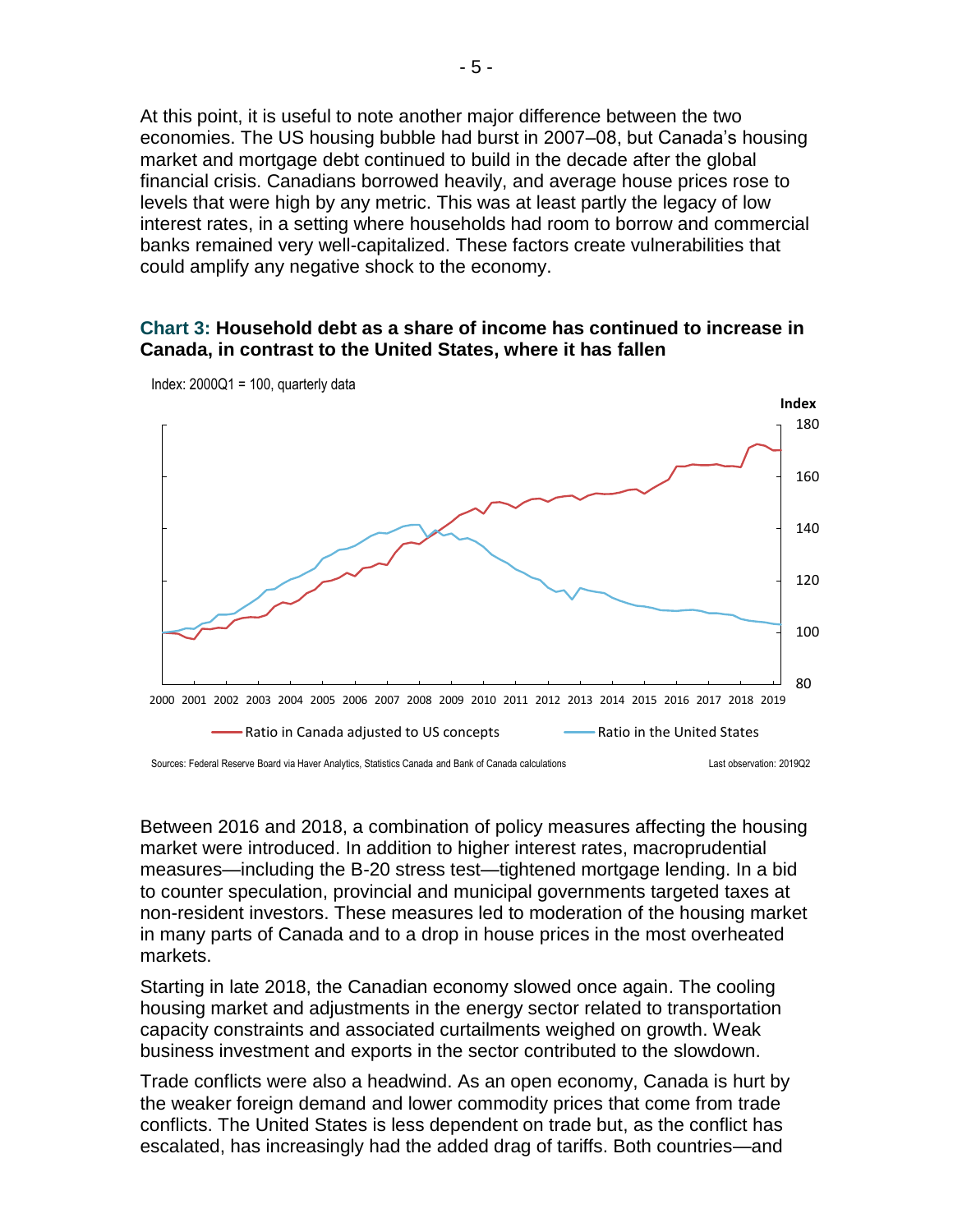indeed, the whole world—were adversely affected by the uncertainties around trade conflicts.

On the monetary policy front, US inflation has been below target. The Fed has cut interest rates three times during 2019. In contrast, the Bank of Canada has not cut rates. In part, this is because inflation and its outlook remain on target, and also because our policy rate was lower to begin with. Moreover, because Canada already has high levels of household debt, lowering rates further could make those vulnerabilities worse and amplify future shocks.

In sum, there is no reason for the Bank of Canada to move in step with the Fed. On the contrary, the experience of the past decade shows that Canada and the United States have followed different roads, reflecting differences in our economic conditions. Canada does share many of the same macro fundamentals as the United States. For long periods, the two economies are highly correlated, so monetary policy can be very similar in those periods. But Canada is a more open economy, with greater dependence on natural resource industries. For that reason, we are more exposed to world events, both directly through demand for our exports and indirectly through commodity prices. As a result, there have been extended periods when our monetary policies have diverged. It is also because of these differences that Canada benefits from a flexible exchange rate.

#### **Chart 4: US inflation has been below target while Canadian inflation remains close to target**



Year-over-year percentage change, monthly data

## **Where are we now?**

This brings us to the present. How is the economy evolving now, and what does it mean for the outlook?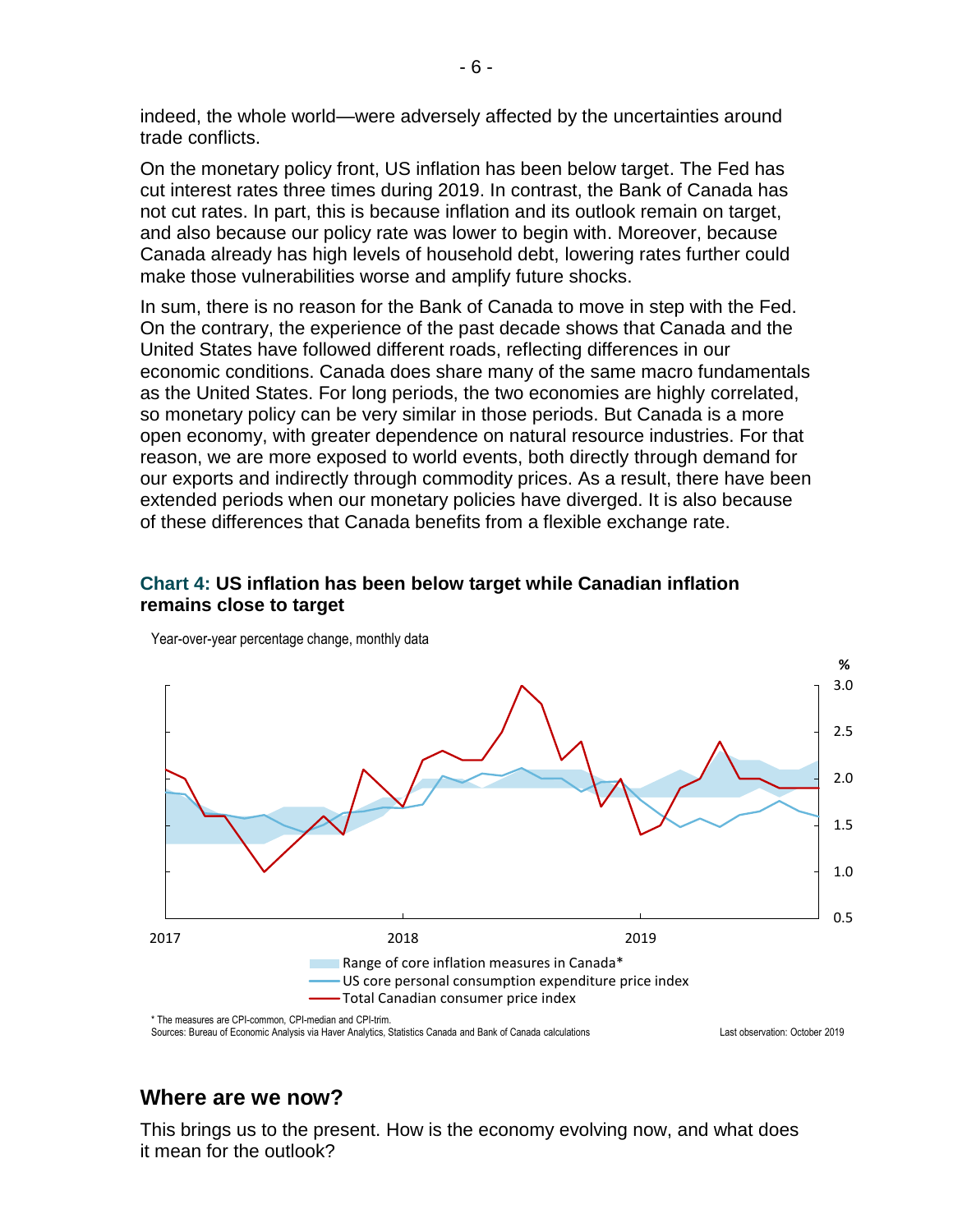Globally, economic growth has slowed significantly over the course of this year, and it appears to be levelling off. The Bank still expects that it will edge higher again in the period ahead.

The global slowdown partly reflects the fact that the US economy was boosted by fiscal stimulus that has since been winding down. It also reflects a rebalancing of the Chinese economy as authorities address high levels of corporate and municipal debt. Against this backdrop, the global trade conflict has had a meaningful negative effect on world trade and on business confidence and investment. The damaging effects of trade conflict are only partly offset by easier monetary policy.

Since our last full forecast presented in our October *Monetary Policy Report* (MPR), the trade news has been mixed. The Canada-US-Mexico trade agreement appears to be close to ratification. For most of the period, headlines have suggested progress in the trade conflict between the United States and China, although there continue to be many twists and turns. Financial markets, already strongly supported by central bank actions, have been reacting to trade news. Stock prices have moved close to record levels, some credit spreads have narrowed, and market volatility has been low. At the same time, uncertainty is likely to persist even if a deal is reached between the United States and China. And that uncertainty is likely to have a lasting effect. Although a global recession is not in our baseline forecast, questions remain about whether market pricing fully reflects the risks inherent in the current global situation. Commodity prices have been comparatively stable in the recent period. In this context, the Canadian dollar has also been quite stable, keeping within a narrow range.

Turning to Canada, the Bank has been forecasting slower economic growth in the second half of 2019 after a very strong second quarter. That is indeed how the data are coming in. Economic growth in the third quarter was 1.3 percent, as projected in the October MPR.

Underlying this slowdown in overall GDP growth was an outright decline in exports. This has been driven by global weakness and trade uncertainty and by a reversal of temporary factors that had previously boosted growth, in particular for non-energy commodity exports. Furthermore, the pace of inventory accumulation slowed, subtracting significantly from growth.

On the positive side, final domestic demand in Canada grew at quite a solid pace. One thing that has surprised us was business investment. We were expecting investment to decline in the second half of this year, but instead we have seen solid growth. Moreover, data have been revised upward, revealing that investment earlier this year was higher than previously reported.

Another area of strength has been housing, which is continuing to rebound. We've seen most regions registering gains in resales and housing starts following a period of adjustment after the national and provincial policies had worked their way through. Activity is also being boosted by strong growth in employment and wages, strong immigration and low household borrowing costs, which reflect the decline in global interest rates. House prices have also been rising modestly and household borrowing has been picking up.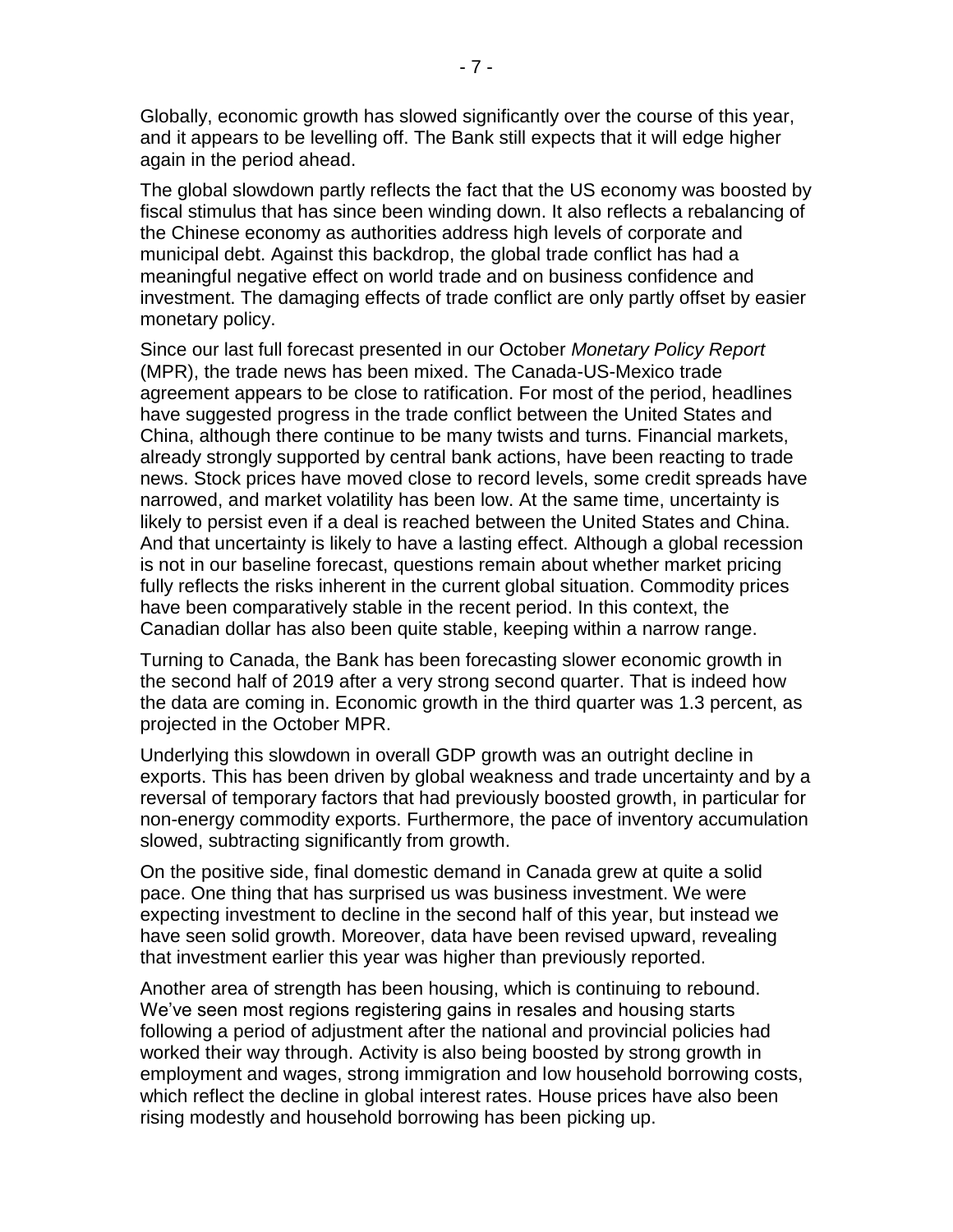Consumption spending has also been contributing to growth. As we mentioned in October, the strong labour market, particularly in the service sector, has been underpinning the economy. While employment levelled off in October, this comes on the back of past strong gains. Moreover, wages—which could be seen as a barometer of overall labour market conditions—are picking up further. Overall, the data suggest that the labour market is continuing to tighten. Revised historical data also indicate higher disposable incomes and more saving among Canadian households than previously reported. Overall, recent information augurs well for households' financial situations and their future spending, although consumer confidence has been softening.

Government spending is a mixed picture. While it has been supporting growth recently, this support is expected to wane in 2020 as consolidation in Ontario and Alberta takes hold and the recent strength in Quebec and British Columbia normalizes. These dynamics were built into our October projection. On the federal side, the government's fiscal plans are pending.

The slowing of growth in Canada's economy has been concentrated in goodsproducing industries, which were more heavily affected by the trade conflict and by lower commodity prices. The service sector—which now accounts for about 70 percent of the economy—has continued to show solid growth for some time.

Our overall assessment is that the Canadian economy is near capacity. However, this masks significant regional differences. Oil-producing regions continue to go through a painful adjustment to lower oil prices and transportation capacity constraints, and the labour market in Alberta has been weak. Meanwhile, some other provinces are seeing strong growth in employment and wages.

Finally, inflation remains broadly on target, with measures of core inflation holding steady around 2 percent. Total consumer price index inflation was 1.9 percent in October and is expected to fluctuate around 2 percent. The October reading was slightly higher than we anticipated, because of the impact of higher airfares. Inflation is expected to rise temporarily above 2 percent in the coming months, reflecting the impact of weak gasoline prices a year earlier. CPI inflation should then return to target.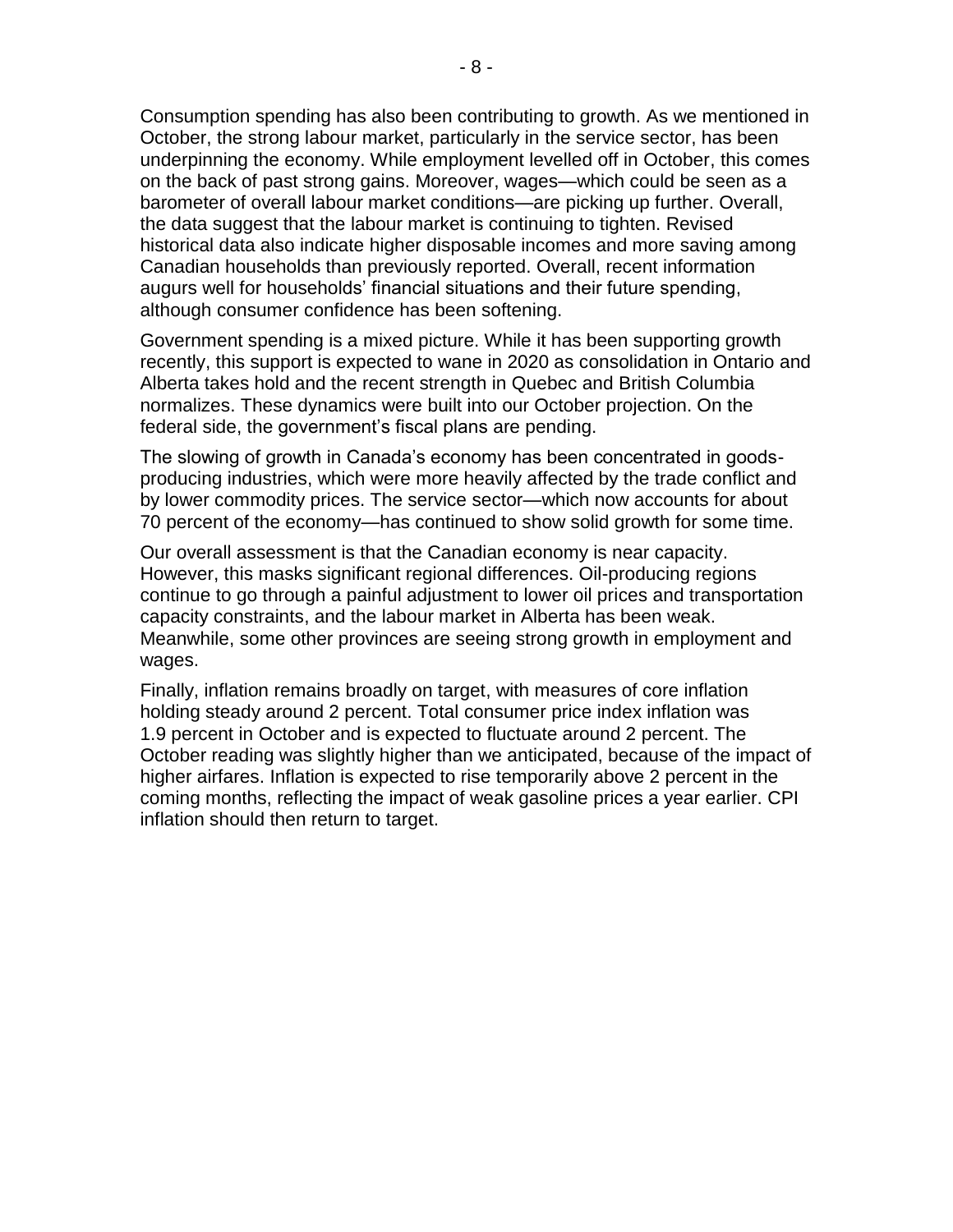

#### **Chart 5: The service sector continues to support economic growth**

a. Contribution to annualized growth in GDP by industry





Last observation: 2019Q3 Sources: Statistics Canada and Bank of Canada calculations

## **Yesterday's decision**

This takes us up to yesterday's monetary policy decision. Overall, the tone of developments in recent weeks gives us more confidence in the outlook for growth and inflation that we set out back in October. So, I and my colleagues on Governing Council decided that the current setting of the policy interest rate remains appropriate to keep inflation at our 2 percent target.